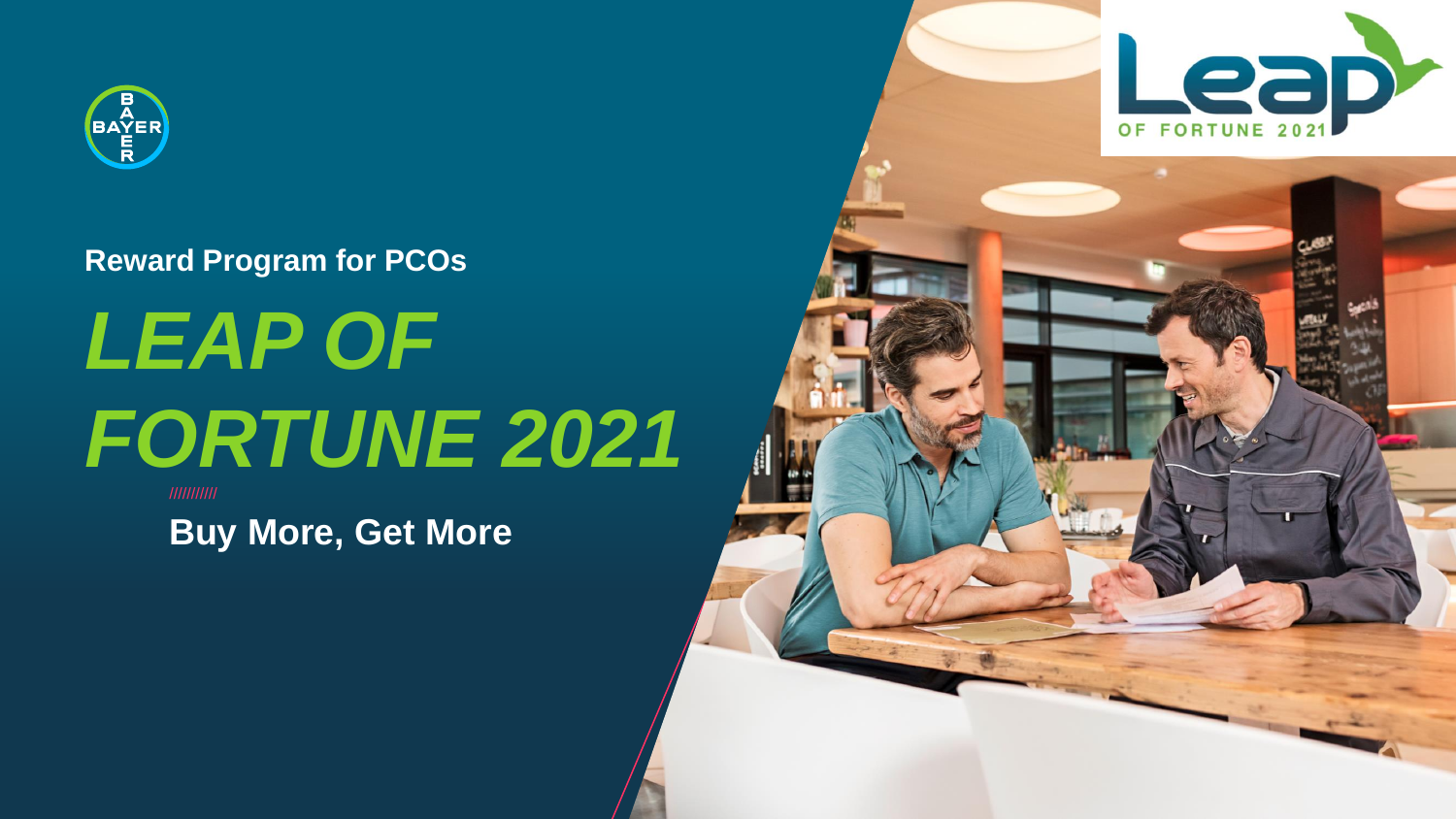# **Program Period and Eligibility**



- ➢ LEAP OF FORTUNE 2021 Program (LOF 2021) is launched by Environment Science Division of Bayer CropScience Limited ("Bayer/ Company") .
- ➢ Program Period January 2021 to December 2021
- ➢ Redeeming Period Mar 2022 to May 2022
- ➢ The Program is valid only for PCOs (Pest Control Operator/s) who buy directly from our Authorized distributors
- ➢ To earn mPoints under this Program, it is mandatory for PCOs to share the copy of Invoice (Purchase document) to Bayer Sales team by email as and when asked. This will be utilized only for the purpose of verification and confirmation of the purchase made.
- $\triangleright$  PCOs should not have any outstanding dues with the distributors at the time of redemption of mPoints under this Program.
- ➢ No mPoints will be carried over to any subsequent year from the Program Period stated.
- ➢ Any mPoints below the base level of 500 mPoints will not be considered for the redemption and it shall lapse.
- ➢ Multiple choice of rewards can be opted based on the points earned/balance as per the slabs.
- $\triangleright$  All the tours rewards are for 1 person.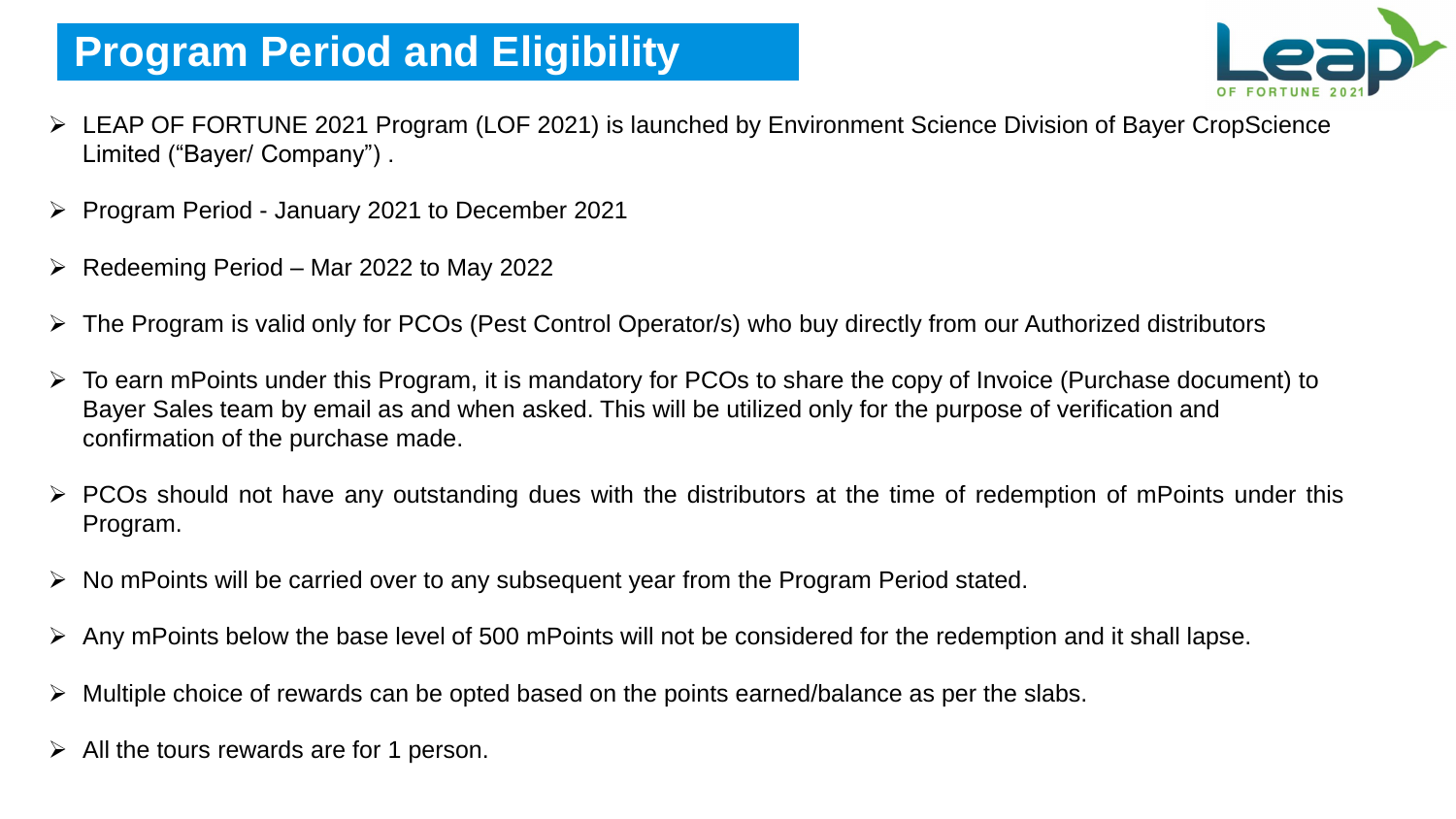

#### **BAYER mPoints to be earned against the Product**

mPoints per unit of Product [(Per Litre/Kg,Unit)

|                 | <b>Sr. No. Products</b> | <b>Unit</b> | m Points/<br>unit 2021 |
|-----------------|-------------------------|-------------|------------------------|
| $\mathbf 1$     | <b>Premise</b>          | Ltr.        | 50                     |
| $\overline{2}$  | <b>Aqua K-Othrine</b>   | Ltr.        | 40                     |
| 3               | <b>Temprid</b>          | Ltr.        | 30                     |
| $\overline{4}$  | Agenda                  | Ltr.        | 22                     |
| 5               | Kingfog                 | Ltr.        | 15                     |
| 6               | <b>K-Othrine Flow</b>   | Ltr.        | 13                     |
| 8               | Responsar               | Ltr.        | 10                     |
| $\overline{7}$  | <b>Solfac EW</b>        | Ltr.        | $5\overline{)}$        |
| 9               | Solfac WP               | Kg.         | 5                      |
| 10              | <b>Barcelo Tab</b>      | Kg.         | 5                      |
| 11              | <b>Maxforce Forte</b>   | 30 gm unit  | 5                      |
| 12              | <b>Maxforce Quantum</b> | 30 gm Unit  | 5                      |
| 13              | <b>K-Obiol</b>          | Kg.         | 5                      |
| 14              | <b>Quick Bayt</b>       | Kg.         | 3                      |
| 15 <sup>1</sup> | <b>Bilarv</b>           | Kg.         | $\overline{3}$         |
| 16 <sup>1</sup> | <b>Barcelo GR</b>       | Kg.         | $\overline{2}$         |
| 17              | <b>Racumin Sure</b>     | Kg.         | 0.5                    |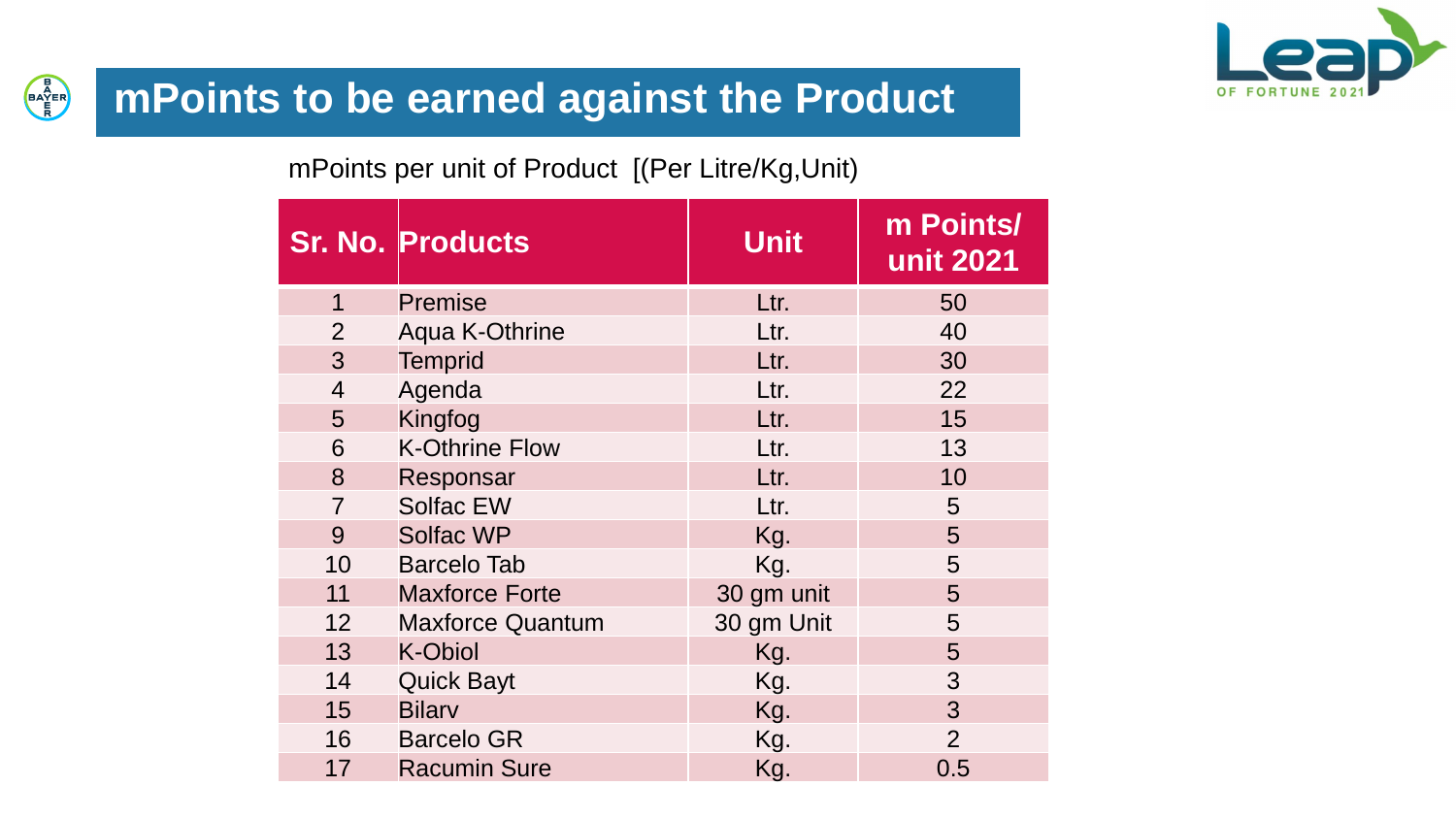



## **Leap Silver : mPoints 500 : Voucher**



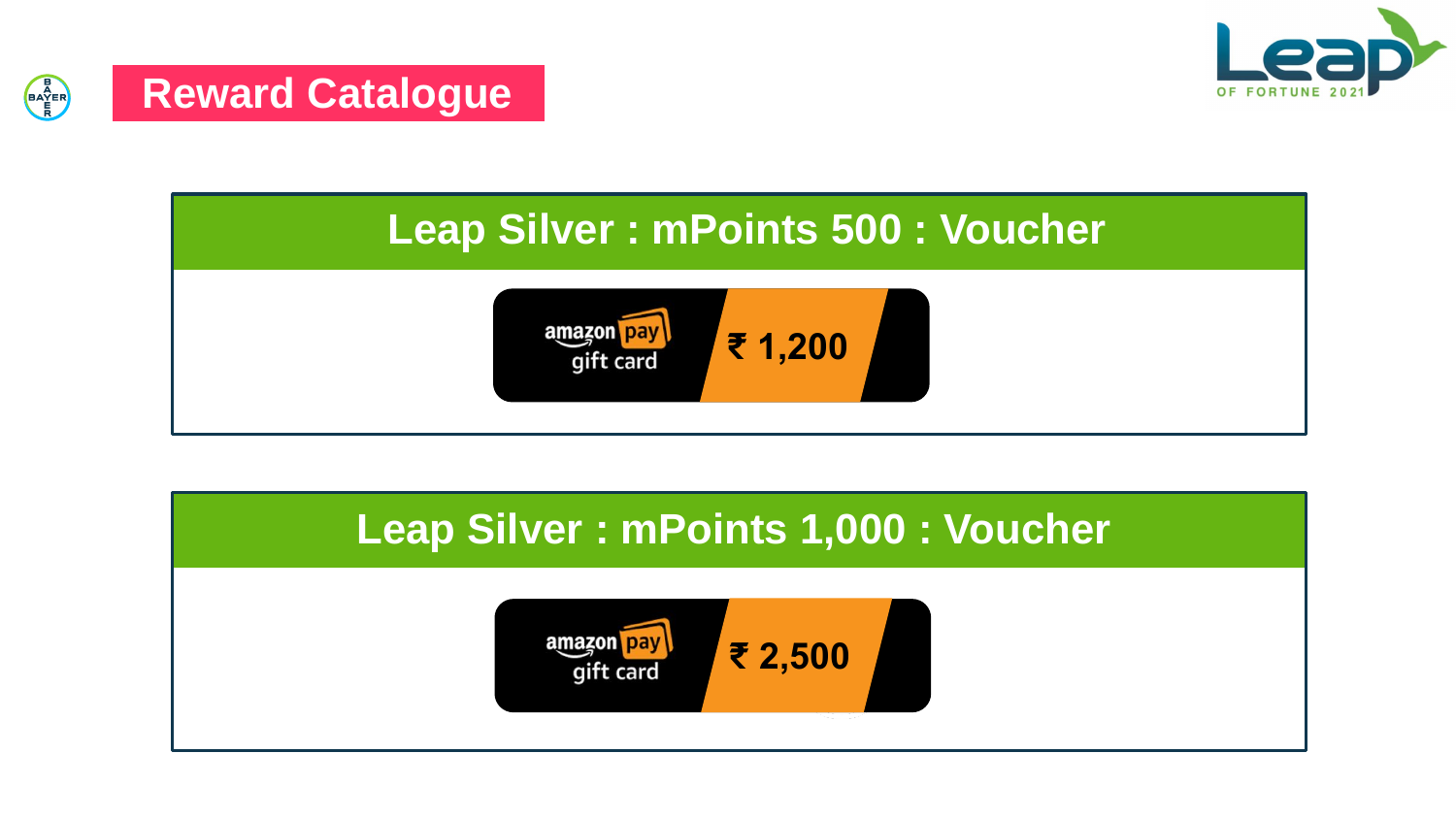







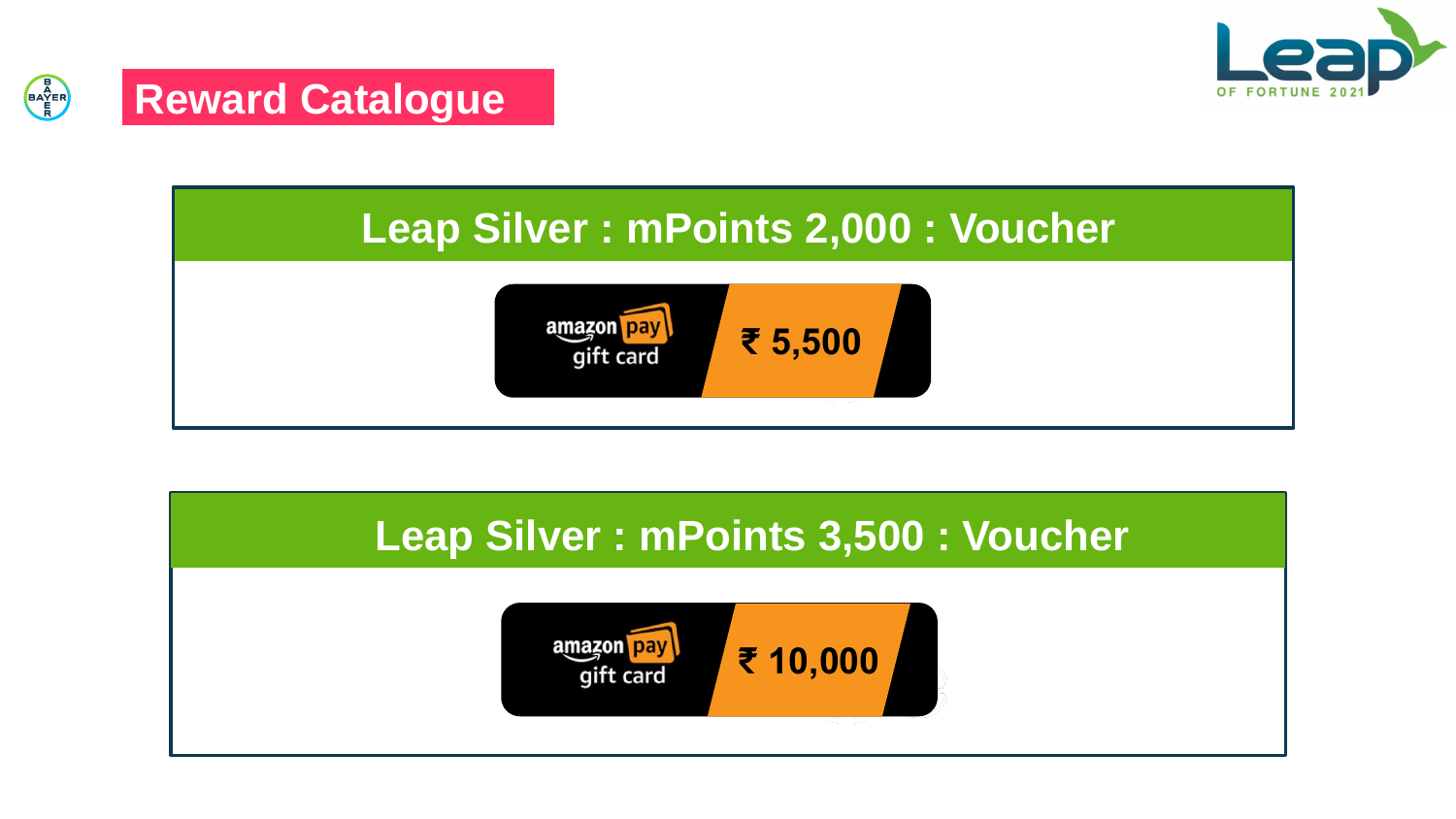





# **Bayer Zonal Educational Tour \* 2N/3D**



## **Bayer National Conclave\* - 2N/3D**

\* Details of Bayer National Conclave & Zonal educational tours will be shared by Bayer during the redemption period.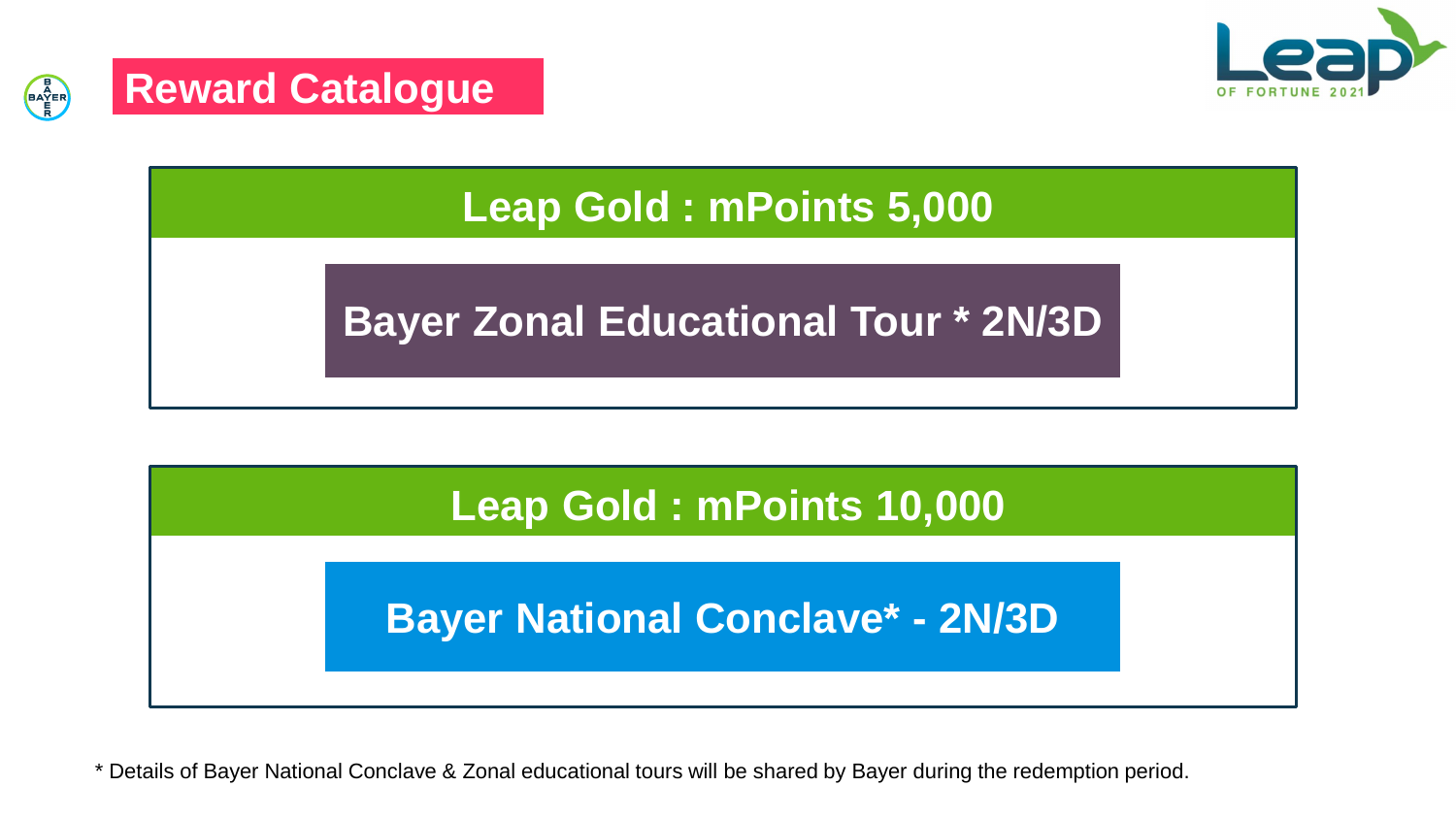



**Reward Catalogue**

BAYER<br>BAYER

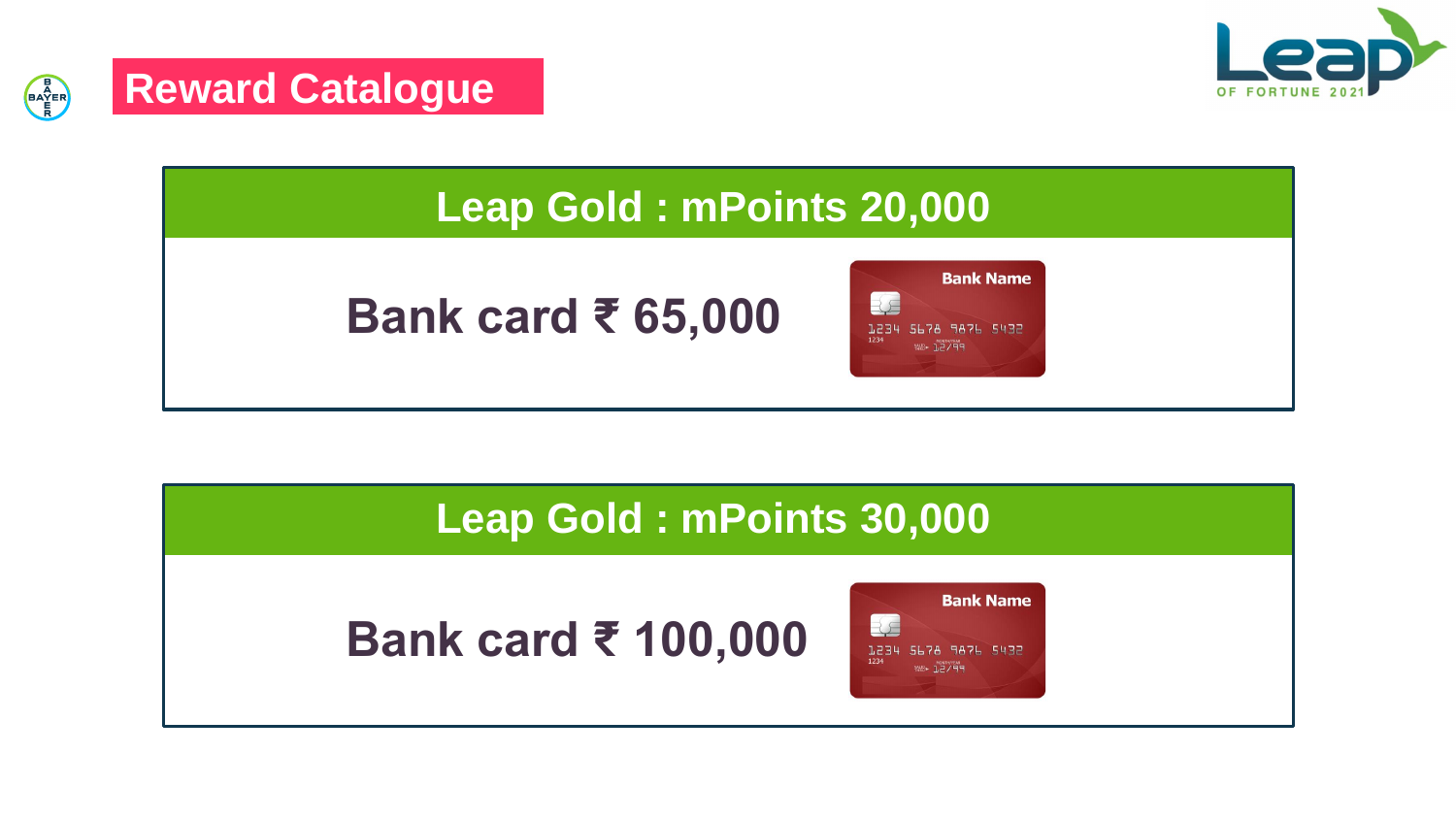



**Leap Diamond : mPoints 40,000**

# **Sponsored tour for FAOPMA / Australia education tour - 4N/5D**



- For FAOPMA tour Maximum amount of Rs.1.40 lakh will be spend by Bayer which includes FAOPMA Registration, Flight, Food & Stay) Any expenses more than Rs.1.40 lakh will be borne by the PCOs

- For NPMA tour Maximum amount of Rs.1.80 lakh will be spend by Bayer which includes NPMA Registration, Flight, Food & Stay) Any expenses more than Rs.1.80 lakh will be borne by the PCOs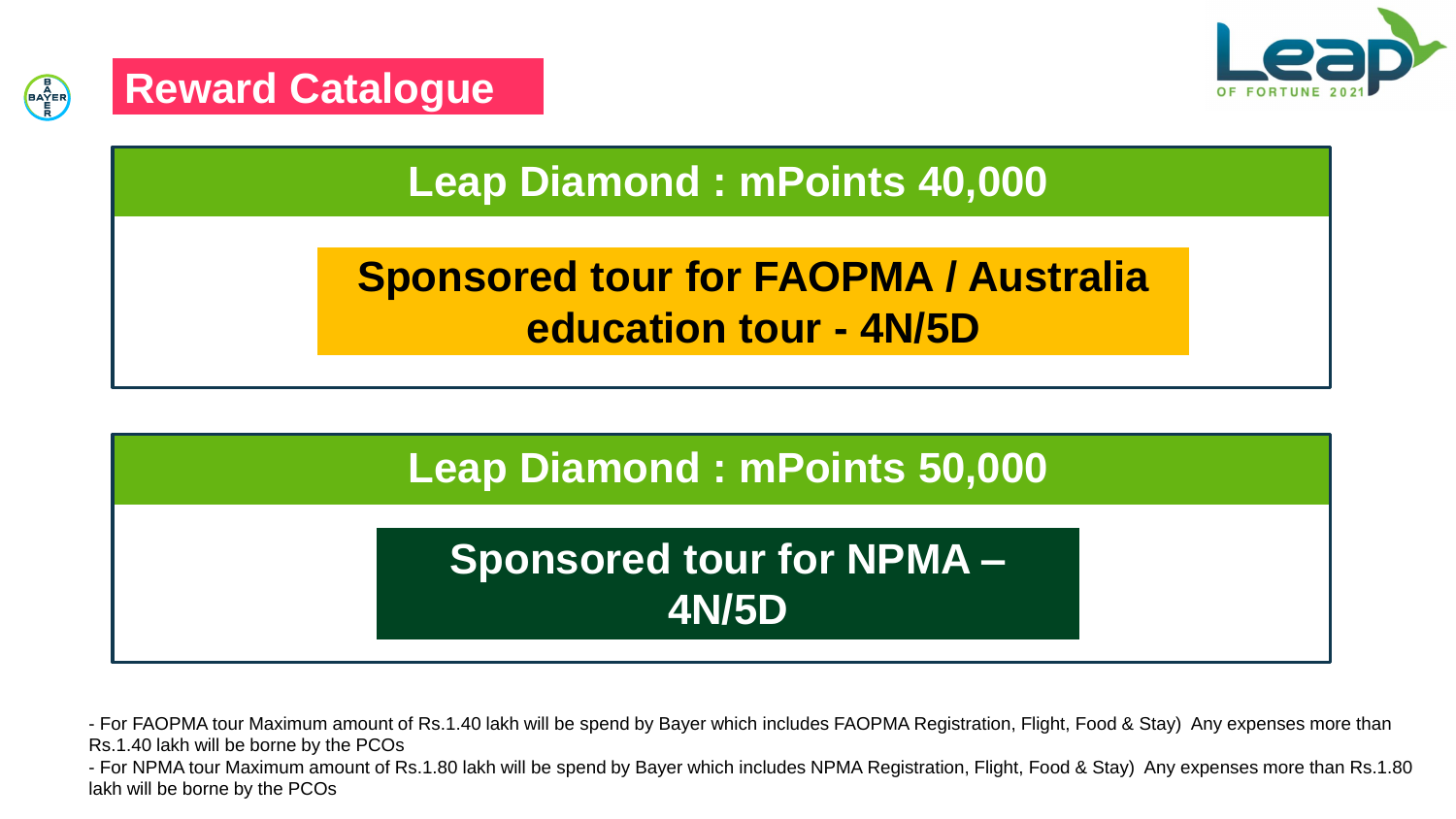



#### **Leap Platinum : m Points 60,000**

**Las Vegas tour - 5N/6D**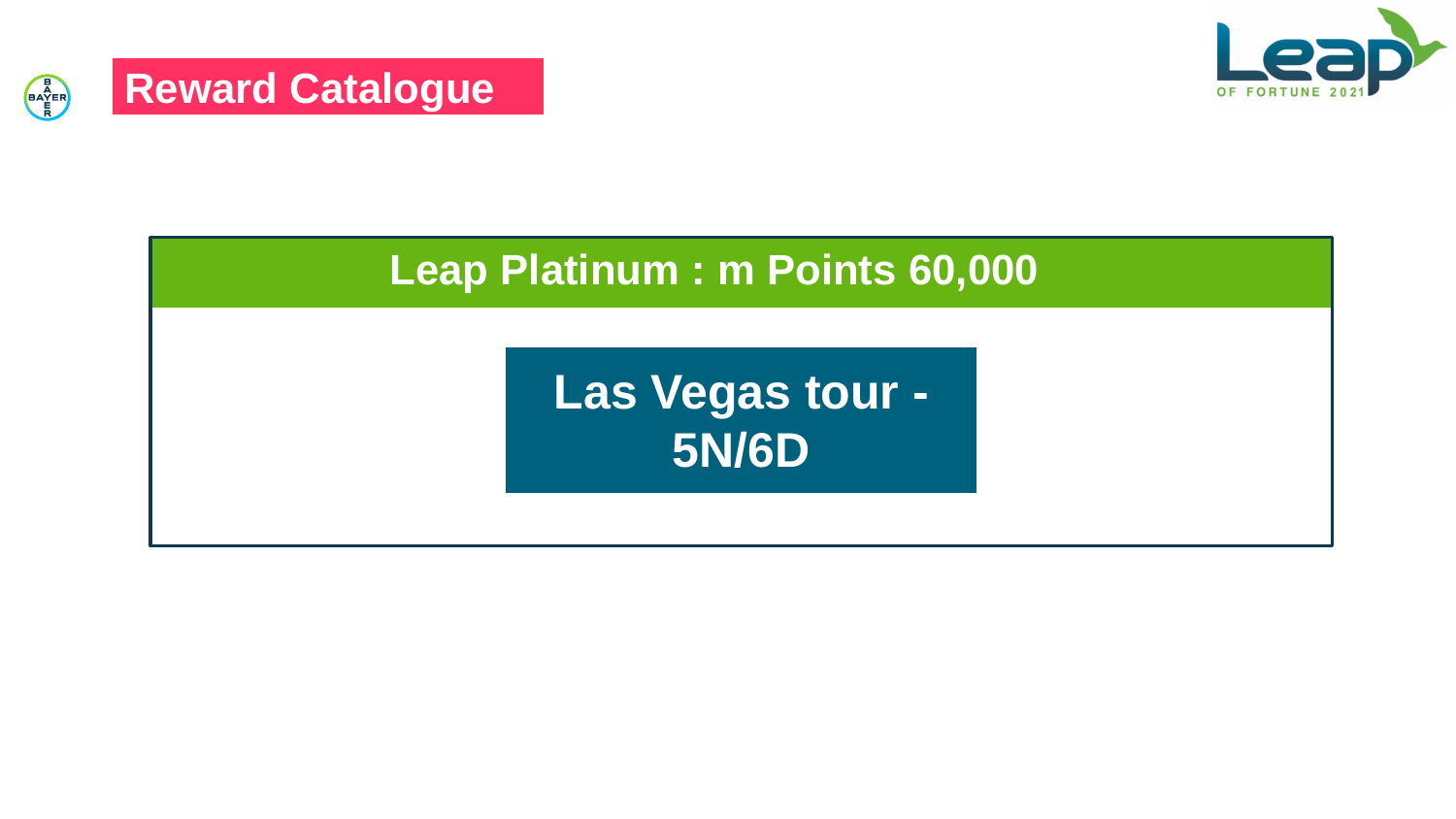

- ✓ 1 Free Bayer intermediate training\* along with certificate to all PCOs beyond 10,000 points
- $\checkmark$  1 Free Bayer advance training\* along with certificate to all PCOs beyond 30,000 points
- $\checkmark$  Multiple choice of rewards in different slabs can be opted based on the points earned

\* Details of Training & Scheduled will be provided by Bayer at the time of Redemption.

\* Training will be conducted at the PCOs office or venue suggested by Bayer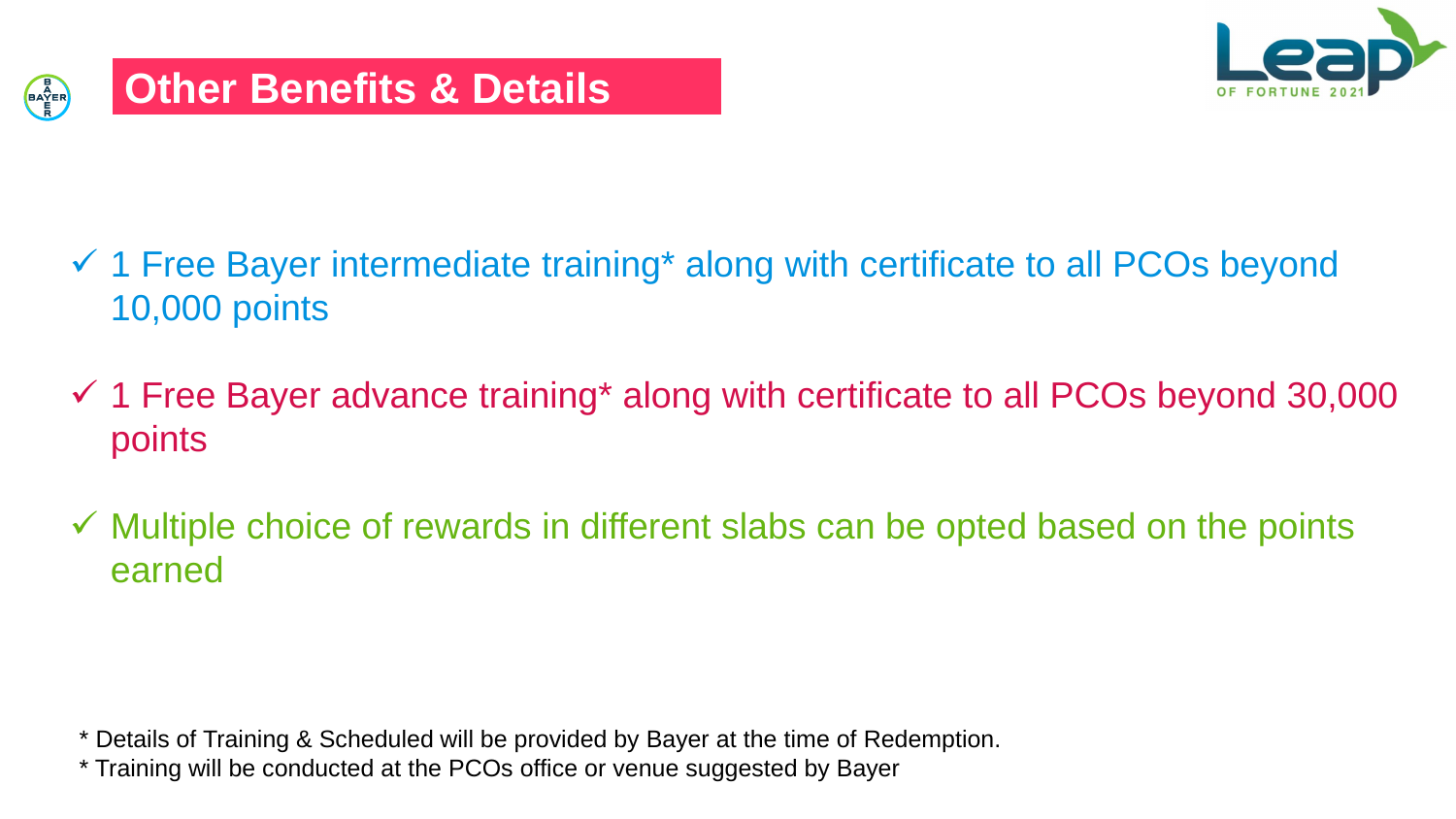

#### **TERMS & CONDITIONS OF THE LEAP OF FORTUNE 2021 (LOF 2021)**



- Participation in the program implies acceptance of all the terms and conditions mentioned herein.
- 2. PCOs redeeming mPoints should allow for 6 to 8 weeks, from the date of verification for redemption request.
- 3. In case of non-availability of a particular reward Item, Bayer reserves the right to offer a similar option of an equivalent value.
- 4. Any guarantee or warranty of the reward mentioned in the Program is the sole responsibility of the respective manufacturers/ service providers only. Bayer makes no warranties or representations, either express or implied, with regard to the type, quality or fitness of the reward under this Program.
- 5. Bayer will not be responsible or liable for any direct or consequential loss or damage or any injury that a PCO may suffer as a result of participation in the program / using the rewards.
- 6. Details of model specifications of the rewards can be obtained from the call center number 1800 212 7650.
- The reward(s) under the program cannot be clubbed with any other offer/promotion floated by Bayer.
- 8. The mPoints, rewards, brand vouchers etc. earned in the LOF 2021 Program are non-endorsable, non-transferable and cannot be exchanged for cash /any other benefit.
- 9. The brand vouchers/bank cards is not redeemable for Cash or Cash equivalents.
- 10. The brand vouchers/bank cards does not permit purchase of jewelry and coins of precious metals such as Gold, Silver, etc.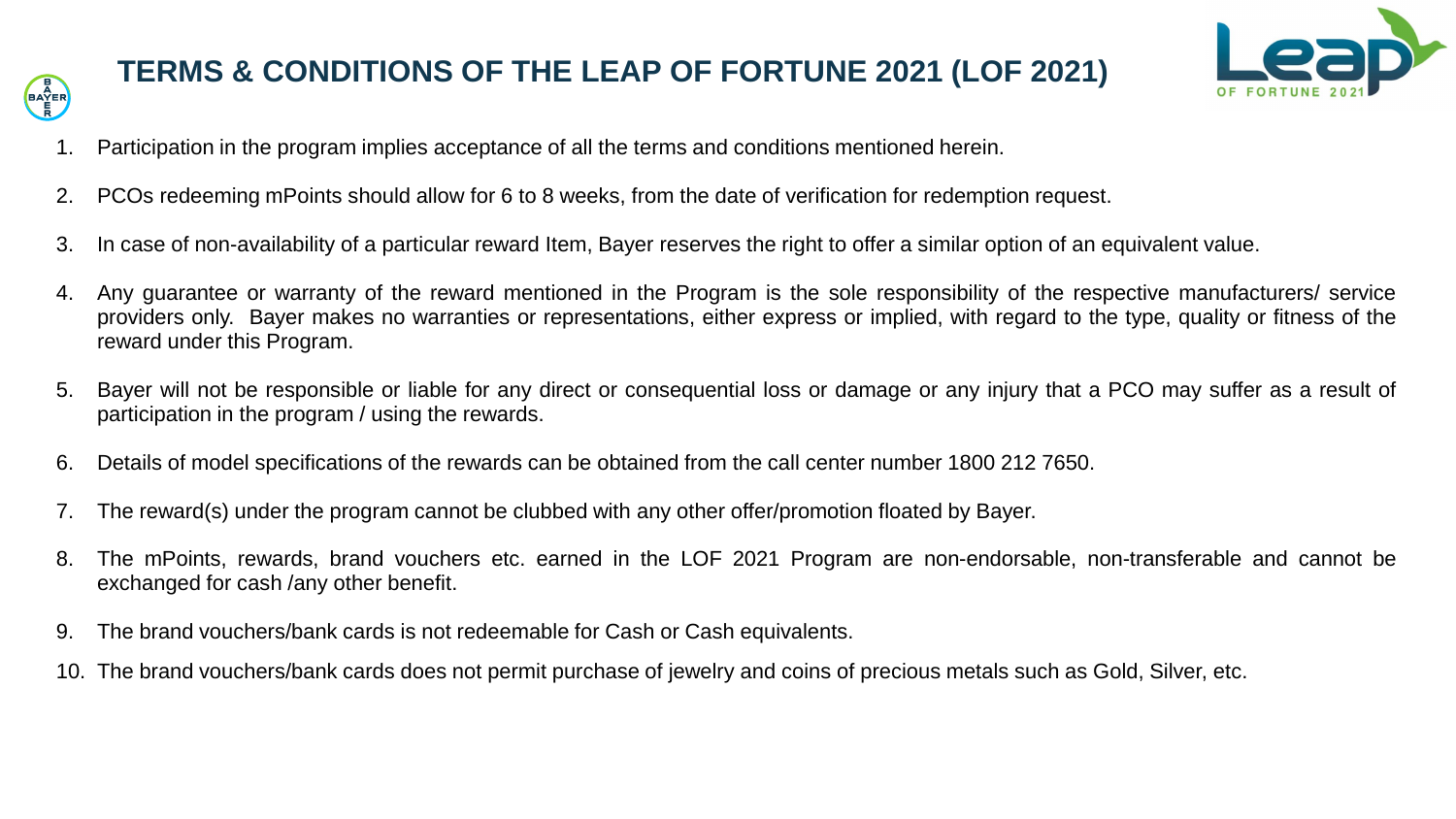

#### **TERMS & CONDITIONS OF THE LEAP OF FORTUNE 2021 (LOF 2021)**



- 12. Once the Brand Voucher has been sent to you, please treat the Voucher number as confidential. In the event of any misuse of Brand Voucher due to loss of any such confidential details due to the fault of the redeemer, Bayer shall not be responsible for the same and no refund will be issued.
- 13 Bayer is not liable for any loss, damage, theft or any other mishap caused to the Reward Item and/or with respect to the Brand Voucher after handing over the same to the PCOs.
- 14. The validity of Brand Vouchers will not be extended. New Brand Vouchers will not be provided against the expired/unused Brand Vouchers.
- 15. Every PCO participating in the Program hereby agrees and acknowledges that the information given by him/her can be entered into a database can be use by Bayer and its affiliates. You agree that Bayer and its Group Companies/Affiliates shall have the right to store, use, and process your Personal Data, viz. name, age, contact number, email ID and address ("Personal Data"), including the right to allow access of the said Data to service providers and third parties for contacting you for this Program or for any promotional offer or information about our products from time to time. If you wish to amend your Personal Data or withdraw your consent, please contact dpo india@bayer.com.

Please visit **https://www.environmentalscience.bayer.in/footer/privacy-statemen**t for more details

- 16. The PCO agrees and understands that Brand Vouchers/ Bank cards are prepaid payment instruments subject to the rules and regulations laid down by the Reserve Bank of India (RBI) under its guidelines. Bayer may be required to share Know Your Customer (KYC) details of the redeemer of the Brand Voucher and/or any other information with relation to the transaction undertaken. Bayer and/or its affiliates may contact the redeemer of the 'Brand Voucher/ Bank cards' for any such information if required
- 17. Bayer is at liberty to use the Photographs of the participants (PCOs) for media coverage, advertisement, promotion or publicity, without any further consideration to the beneficiary.
- 18. Bayer reserves the right to cancel, change or substitute the rewards, computations of points or terms and conditions of the Program anytime at its sole discretion.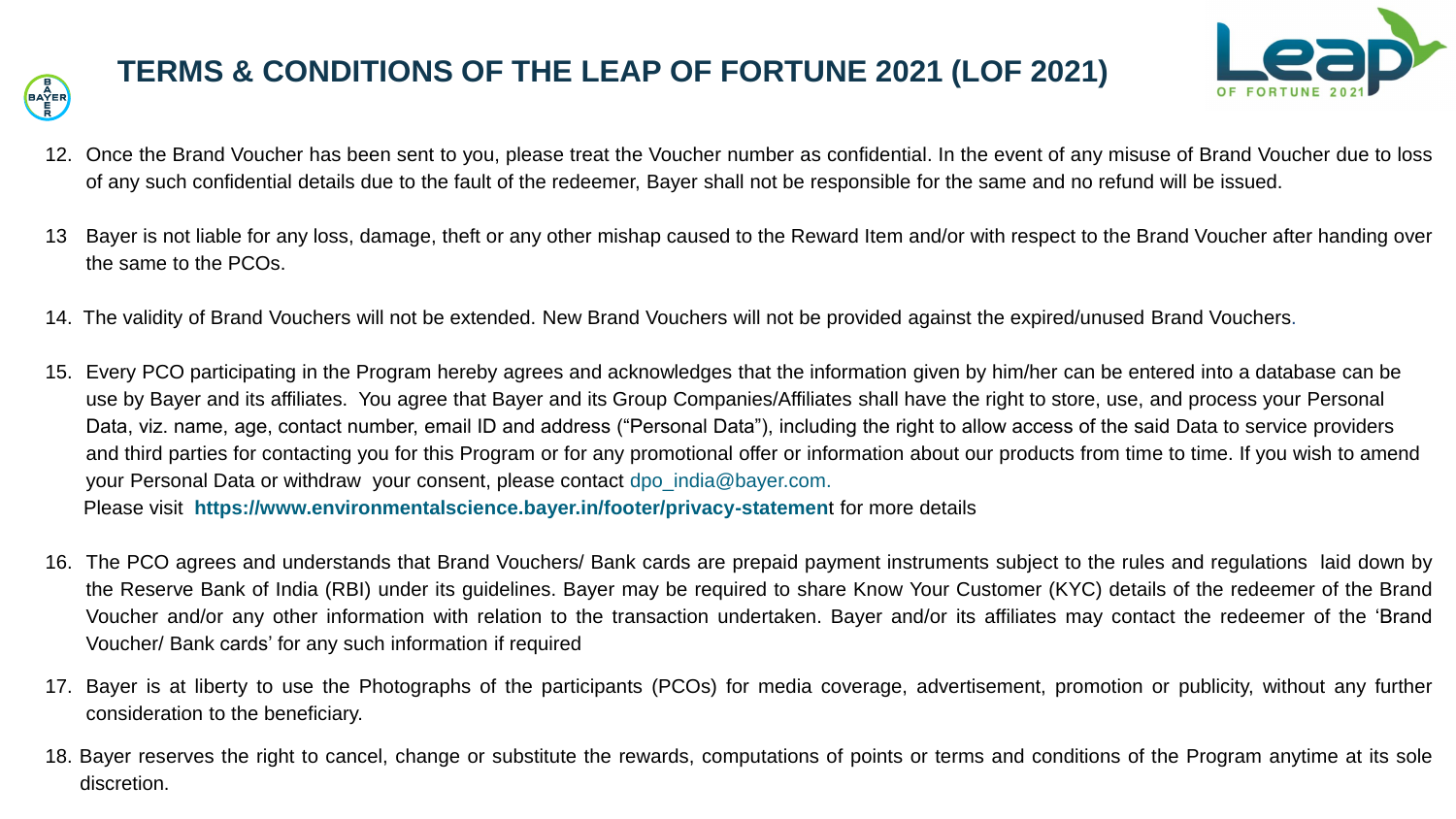

#### **TERMS & CONDITIONS OF THE LEAP OF FORTUNE 2021 (LOF 2021)**



19. Bayer can suspend or terminate the Program any time it deems necessary. In such a case, Bayer will intimate the PCOs and give them an option to redeem the accumulated mPoints.

20. The decision of Bayer with respect to all matters concerned with the Program will be final, binding and non-contestable.

21. mPoints required to redeem Reward items are approximate and subject to change without prior notice.

22. PCOs will receive the rewards at the address mentioned by them during placement of redemption request. In case of any change in address, please intimate by sending a mail on esindia@bayer.com.

23. Only the proprietor of the PCOs or the companies own technician ("PCO's Representative") will be allowed to be part of the tours organized by Bayer.

24. Bayer will take utmost care to ensure that the whole journey, safety and stay is convenient during the Tour. However, Bayer and its representatives, employees, shall not be directly or indirectly responsible in any manner towards any untoward incident to the PCOs and / or PCO's Representatives.

25. The terms and conditions of the LOF 2020 are governed by the laws of the Republic of India. Disputes, if any, will be subject to the exclusive jurisdiction of the Mumbai courts.